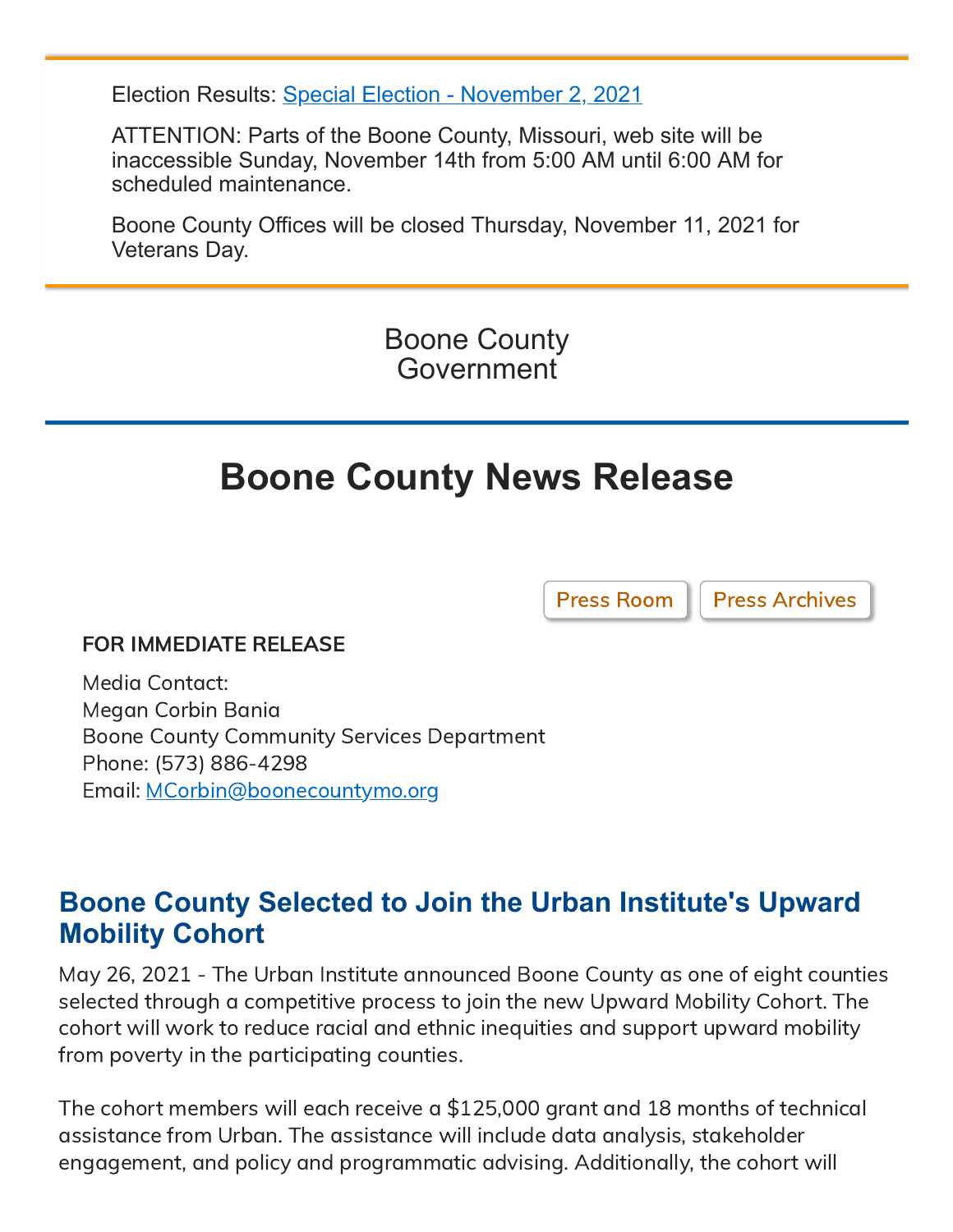benefit from peer-learning opportunities where county leaders can attend convenings, workshops, and trainings to share knowledge about strategies to promote upward mobility and help develop best practices.

The eight participating counties are: Alameda, Calif. Boone, Mo. Philadelphia, Pa. Ramsey, Minn. Riverside, Calif. St. Lucie, Fla. Summit, Ohio Washington, D.C.

Throughout the 18-month technical assistance period, the Urban Institute will use mobility metrics to advise counties in their work to narrow inequities and increase upward mobility. The mobility metrics include measures of economic success while also focusing on power and autonomy and being valued in the community. These metrics can help communities establish priorities, set targets, catalyze action, change policies and practices, and monitor their progress over time.

Through these efforts, the selected counties will develop a mobility action plan that will take a comprehensive approach to economic advancement for their residents and will identify key challenges across policy areas that require attention to boost opportunities for upward mobility. The plan will also highlight strategies to improve local conditions for mobility and outcomes for residents, as informed by data and community voices. The Urban Institute's Boosting Upward Mobility from Poverty project is supported by the Bill & Melinda Gates Foundation.

"Boone County has long been seen as an innovative, forward-thinking community that has helped its residents to reach their full potential. That vision can only be a reality, however, if opportunity exists across all sectors of the community," says Janet Thompson, District II Boone County Commissioner. "To transform vision into reality, we must address upward economic mobility issues in Boone County."

Cradle to Career Alliance's Executive Director Crystal Kroner stated, "The window is wide open for communities to begin taking courageous steps toward meaningful and lasting change. We are ready to seize this opportunity to take steps toward healing our systems." Cradle to Career Alliance is playing a key role in the project.

Partners in this work include Central Missouri Community Action, City of Columbia Department of Public Health and Human Services, Columbia Housing Authority, Minority Men's Network, MU Health Care, MU Office of Extension and Engagement,